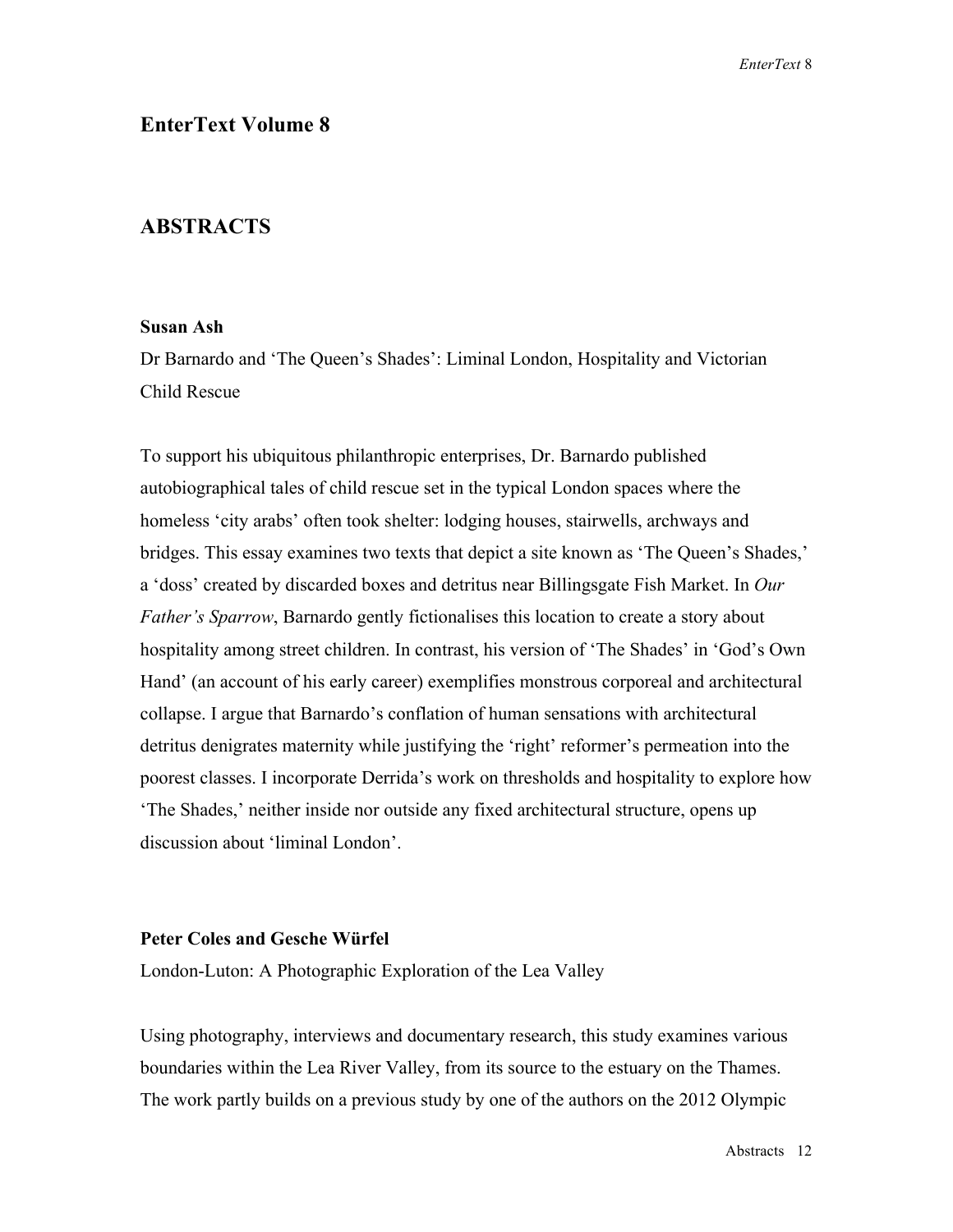site, before construction work began and the area was closed to the public. The study also incorporates a reflection on the Meridian, which bisects a vertical stretch of the Lea from the Thames to Ware. The other author focuses on vestiges of a rural past along the entire Lea Valley, which are sometimes out of place in the present urbanized landscape.

### **David Fulton**

Heaven or Hell: Representations of Ilford in the Writings of Denise Levertov and Kathleen Raine

The essay examines competing conceptions of the suburbs – one traditional, the other revisionist – as reflected in Kathleen Raine and Denise Levertov's representations of Ilford. While Raine held to the traditional characterisation of the suburbs as a place of stifling uniformity and conformity, Levertov adopted a revisionist response in which the suburbs becomes a locus for diversity and liberating potentiality. While this division between the two poets can be momentarily bridged by the way both mythologise their childhoods, their actual representations sharply diverge for whereas Raine sees Ilford as a region of Hell, Levertov regards it as a kind of Paradise.

#### **Nick Hubble**

The Liminal Persistence of Interwar Suburbs in the Twenty-First Century

Four million houses were built in Britain between the wars; many of them part of a new suburban culture suffused with the utopian promise of a golden classless future. However, because of the onset of the Second World War and its aftermath of austerity, this promise was never fulfilled. In the 1990s, New Labour claimed that the suburbs had been 'forgotten' and built a campaign around them which led to their 1997 landslide election victory. This paper examines the Channel 4 television series *The 1940s House*  (2001) as part of a broader revisionist attempt to embody Britishness in the suburban new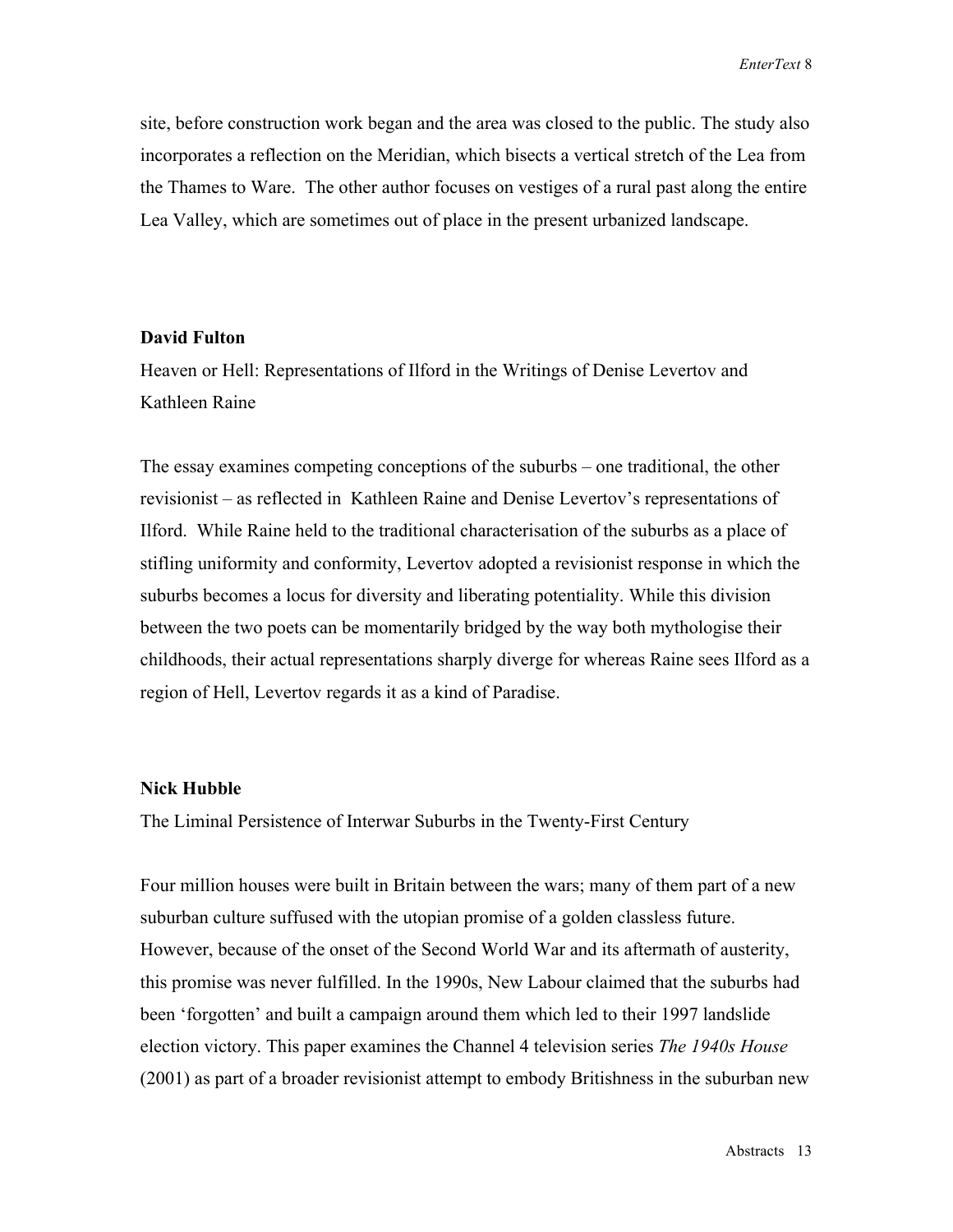middle classes by replacing the hitherto dominant working-class imagery of wartime Britain. After establishing the ultimate futility of this project, the paper concludes by analyzing the liminal persistence in the twenty-first century of an interwar suburban housing form that has been stripped of its sunray gates to the future.

#### **Kevin McCarron**

'Memories of Old Sins': Opium Addiction in Narratives of Nineteenth-Century London

In this chapter I suggest that throughout a number of English texts written in the second half of the nineteenth century London is represented as a labyrinth at the centre of which lie dark secrets. It is also, connectedly, portrayed as both initiator of and metaphor for addiction. The article will focus on Thomas De Quincey's, *Confessions of an English Opium Eater* (1856), Charles Dickens', *The Mystery of Edwin Drood* (1870), Oscar Wilde's, *The Picture of Dorian Gray* (1891), and Sir Arthur Conan Doyle's 'The Man with the Twisted Lip' (1892).

#### **Ivona Misterova**

A Comparative Analysis of the First Depictions of London in Czech Literature

This study analyses the first depictions of London in Czech literature as recorded by the medieval Czech writer and traveller Vaclav Schaseck of Birkov and the German burgher Gabriel Tetzel of Gräfenberg who both accompanied the Czech nobleman Leo of Rozmital and Blatna on his diplomatic mission through Western European countries between 1465-1467. Points of similarity and difference between Schaseck's and Tetzel's accounts of London are identified and contrasted within a framework of relevant historical and social contexts, including the court arrangements of the Hussite King George of Podebrady and the English Monarch, Edward IV.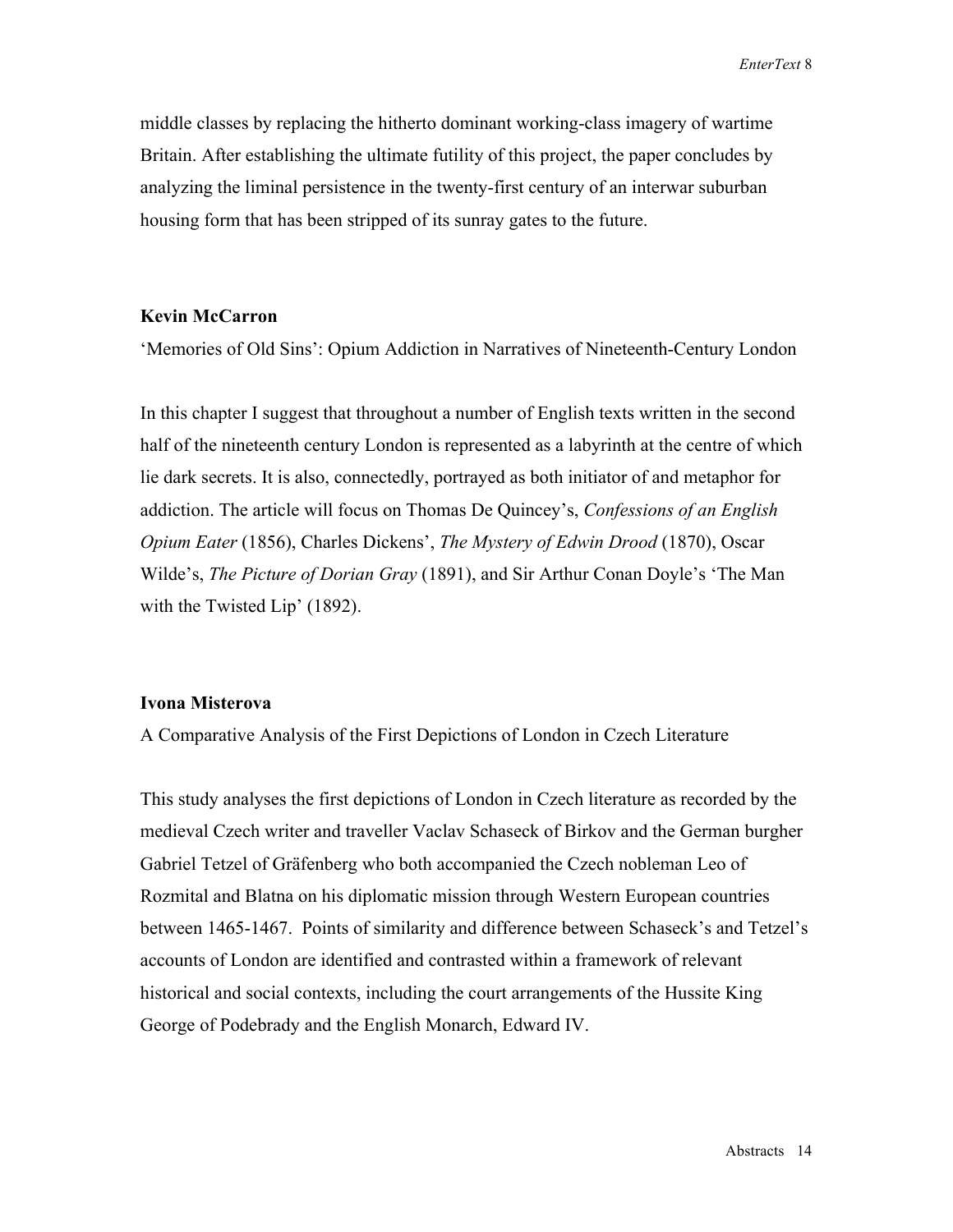*EnterText* 8

### **Roshni Mooneeram**

The Chinese Flanêuse Negotiating the Metropolis: Xialu Guo's *A Concise Chinese-English Dictionary for Lovers*

This article considers the Chinese flanêuse's contribution to contemporary literary representations of London in the light of China's changing relation with the world. I argue that Xiaolu Guo's *A Chinese-English Dictionary for Lovers*, far from offering a minority, exotic or marginal discourse, traces, through her protagonist's traverses of London, a means of cultural intervention and redefinition of the urban exotic. In focusing on the Chinese flanêuse as historicised, gendered and racialised in twenty-first century London, this article also extends the literary history of the flanêur, as originally depicted by Baudelaire and Benjamin.

### **Michael O'Brien**

'Tunnel Visions': Space, Transience and Escapism in Geoff Ryman's *253*

This essay conducts an exploration into the quotidian experience of commuting on the London Underground, through a critical reading of Geoff Ryman's novel *253.* In the process of analysis, a number of key questions are raised: what is the psychological effect of travelling within a confined, light-deprived space? To what extent does travelling on the tube afford time for reflection or escapism, for example reading a novel on the way to work? Does tube travel subvert the spatial and social order of the world above the ground, through its potential for the disorientation of the subject? And, most importantly, is the literary representation of London life sharpened, by constructing a narrative within the London underground, and by extension beneath the city itself?